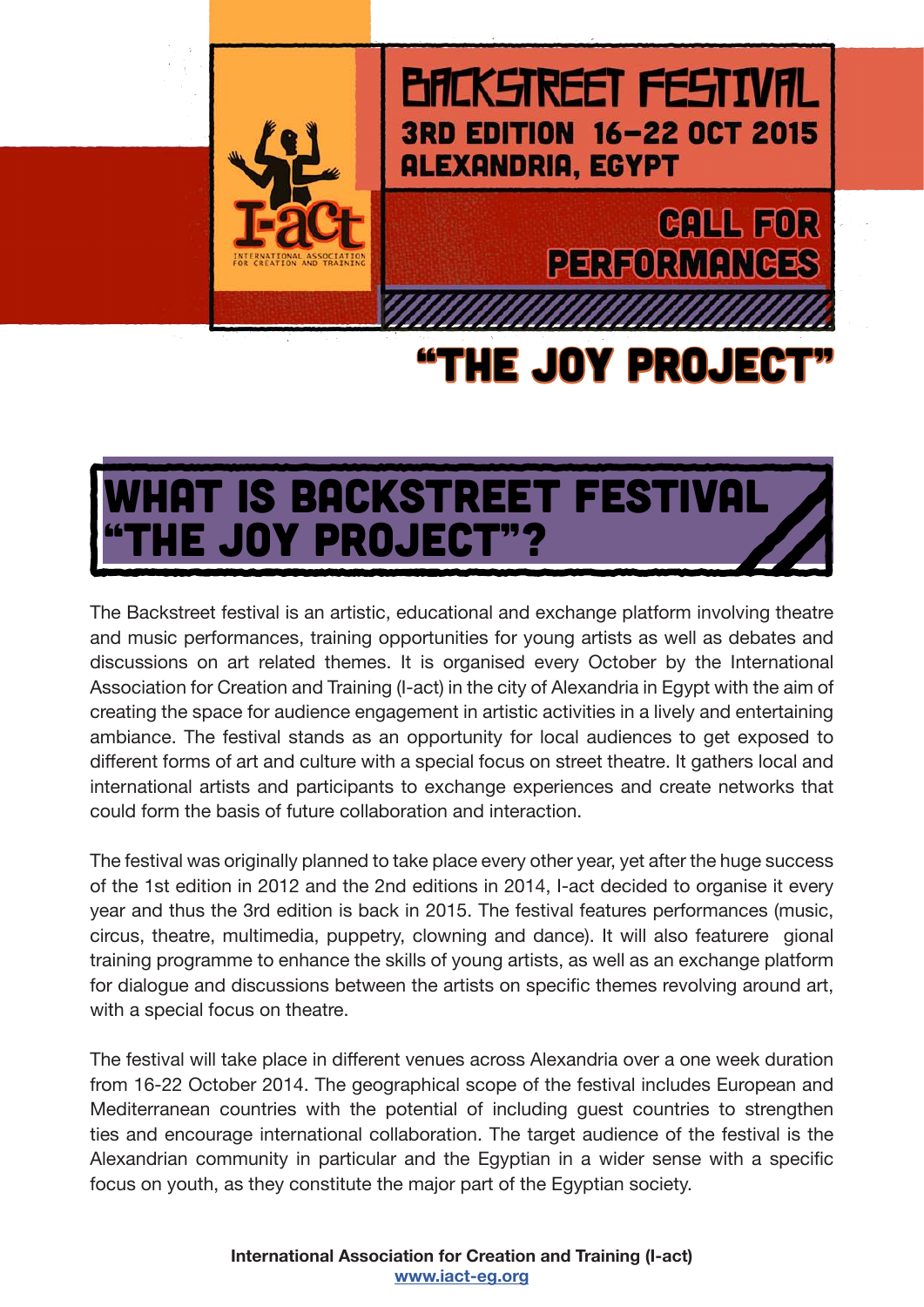## OBJECTIVES OF THE **ACKSTREET FESTIVAL**

- ◆ Employing Arts as a tool for social development;
- $\blacklozenge$  Reviving the status of the city of Alexandria as a cultural hub capable of hosting quality international events;
- ◆ Stimulating the sentiments of hope through encouraging the Egyptian society, mainly Alexandrian audience to engage in artistic activities;
- ◆ Reaching out for young people from Egypt and the Arab Region in order to optimize on their potential and build their capacities through providing them with opportunities for training in the fields of performing arts, cultural management and entrepreneurship, &
- Enhancing dialogue and multi-cultural cooperation and opening up to other cultures beyond Europe.

# location & duration

**PLACE:** The festival will take place in the city of Alexandria, Egypt.

**TIME:** 16-22 October 2015 (1 week)

**VENUES:** The performances will take place indoors and in semi-outdoor venues including gardens, non-traditional open spaces and in cultural institutions in the city. Some performances might take place inside theatres across the city (depending on the nature of the performances.



The call of participation is open initially for theatre troupes and artists from countries of Europe and the Mediterranean region. However, the festival welcomes a small percentage of international troupes falling outside the above-mentioned geographical areas.



The festival encourages the following performances, including—but not limited to, Street performances (e.g. slapstick, living/human statues, dance), Contemporary circus artists, fire shows, juggling, clowning, musical and improvisational theatre, installations, multimedia performances, puppet theatre, comedy and Pantomime. There is no focus this year on purely dramatic and/or classical wordy plays.

> **International Association for Creation and Training (I-act) www.iact-eg.org**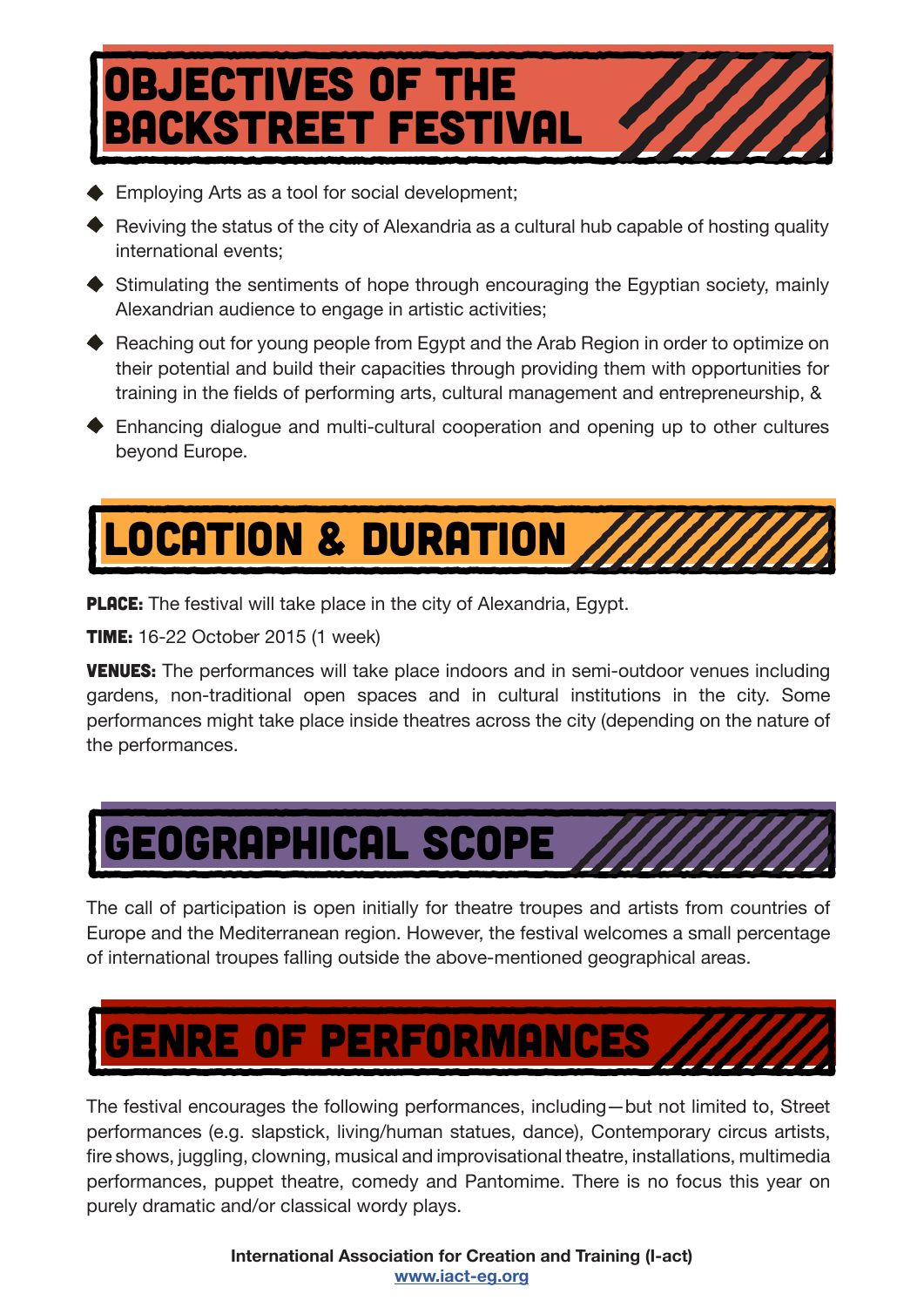## Conditions of participation and eligibility criteria

The festival covers the expenses of accommodation, per diem and airport transportation for the performers, but it does not support production and flight tickets.

**TROUPE SIZE:** The Festival will cover the expenses of a maximum of 5 persons within the selected theatre troupe. Any additional artists or guests accompanying the troupe will have to cover their own expenses; however, they can benefit from any discounts or rates provided for the festival.

**ACCOMMODATION:** The Festival covers a maximum of 4 nights in double rooms on a bed and breakfast basis in 3\* or 4\* hotels in Alexandria.

**FLIGHT TICKETS:** The Festival does not support flight tickets at all. However, troupes are invited to search for funds to support their participation. The flight details have to be sent at least 2 weeks prior to the festival.

**PER DIEM:** The festival will provide per diem for each of the selected artists within a troupe to cover the meals and daily transportation expenses.

**VENUES AND TECHNICAL EQUIPMENT:** The Festival provides a venue according to the type of performance, in addition to technical support and equipment based on the technical rider sent by the troupe. (The technical rider is subject to negotiations). Performances that should be performed in an indoor place will be performed in traditional theatres and non-traditional venues, while street art performances will be shown in public spaces and semi-outdoors venues around downtown Alexandria (such as: squares, dead-end streets, gardens, rooftops, etc…).

**AIRPORT TRANSFERS:** The Festival will cover the airport transportation cost of the troupes (for a maximum of 6 persons); one van upon arrival and another one upon departure unless the troupes express their wish to take the train or bus. The festival will not bare costs of transportation for members of the same troupes, who arrive/depart on different dates/ flight schedules. Additional costs of transportation will have to be covered by the troupes.

**LANGUAGE:** The official languages of the Festival are English and Arabic. One of these languages should be spoken fluently. At least one person within the troupe should be able to communicate in English.

**LETTER OF AGREEMENT:** The selected troupe will have to sign a letter of agreement with the festival organizers indicating the conditions of participation.